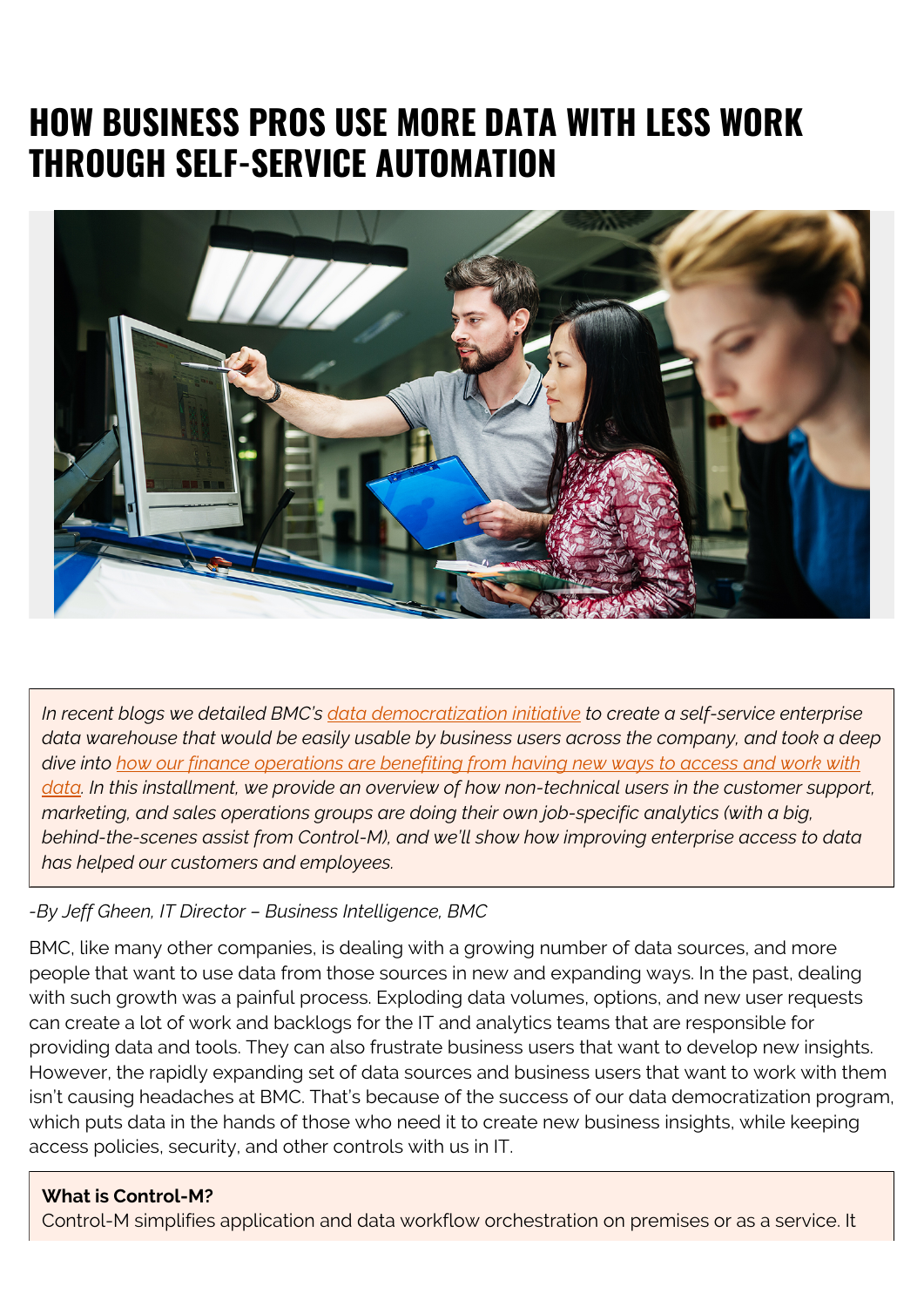makes it easy to build, define, schedule, manage, and monitor production workflows, ensuring visibility and reliability, and improving SLAs.

We couldn't do it if we weren't able to automate many of the tasks, and to orchestrate the automated processes that need to coordinate across systems. Automation and orchestration enable self-service programs to be able to scale. To gain those abilities, we turned to BMC's own application workflow orchestration platform, Control-M.

[Control-M](https://blogs.bmc.com/control-m) plays a crucial role in orchestrating all the workflows, integrations, and other handoffs needed to deliver data and insights, while providing an easy-to-use front-end interface for our business professionals. In this post, I'll share a few examples of how it all comes together in customer service, marketing, and sales operations.

It's easy to see the value of putting data from multiple sources into the hands of business users. However, it wasn't easy to do because it involved multiple processes that are complex and interdependent. This complexity is what slows data democratization at many organizations. Automation is the bridge that gives non-technical users new analytics capabilities.

### **Our Customer Support organization uses data to drive key business decisions**

In Customer Support, drawing insights from data is a critical component of the decision-making process. Given that, having accurate information available at all times from a single source of truth is vital. This ensures that everyone in the organization is working from the same set of information when making business decisions. The Support Analytics team has been working closely with the IT team to architect a process to drive high performance, high efficiency, and maximum automation throughout the reporting and analytics processes.

"It is imperative that the data be available and current at all times," says Tricia Blank, senior manager of the Support Analytics team. "The question you have to think about to fully realize how impactful this is, is: 'How much time is lost and what is the impact when data is not available or if the data is stale?' For example, if someone comes in and views their dashboard, they may not realize that the data is old and thus, might draw some incorrect conclusions."

To make sure the most up-to-date accurate data is available, Blank and her team took advantage of our self-service enterprise data warehouse architecture to create a single source for all the various types of data. All reporting and analytics tools, including MicroStrategy, Tableau, Alteryx, and Metrics Insights, utilize this single source of data. This ensures that regardless of which tool is being used to view the data, the resulting metrics and information will all be the same.

Before we created a modern, self-service enterprise data warehouse (EDW) and orchestrated it through Control-M, delays were common for collecting and integrating the data from different sources and producing the dashboards. It wasn't unusual for database updates to be delayed four to seven hours, which caused significant problems downstream.

"If the dominoes don't fall in the correct order, it all crashes down," says Blank. For deadline-critical reports, the team would have to manually monitor the data jobs to make sure everything was running on time and in sequence. This was a time-consuming task and was a high-stress one at the end of each quarter.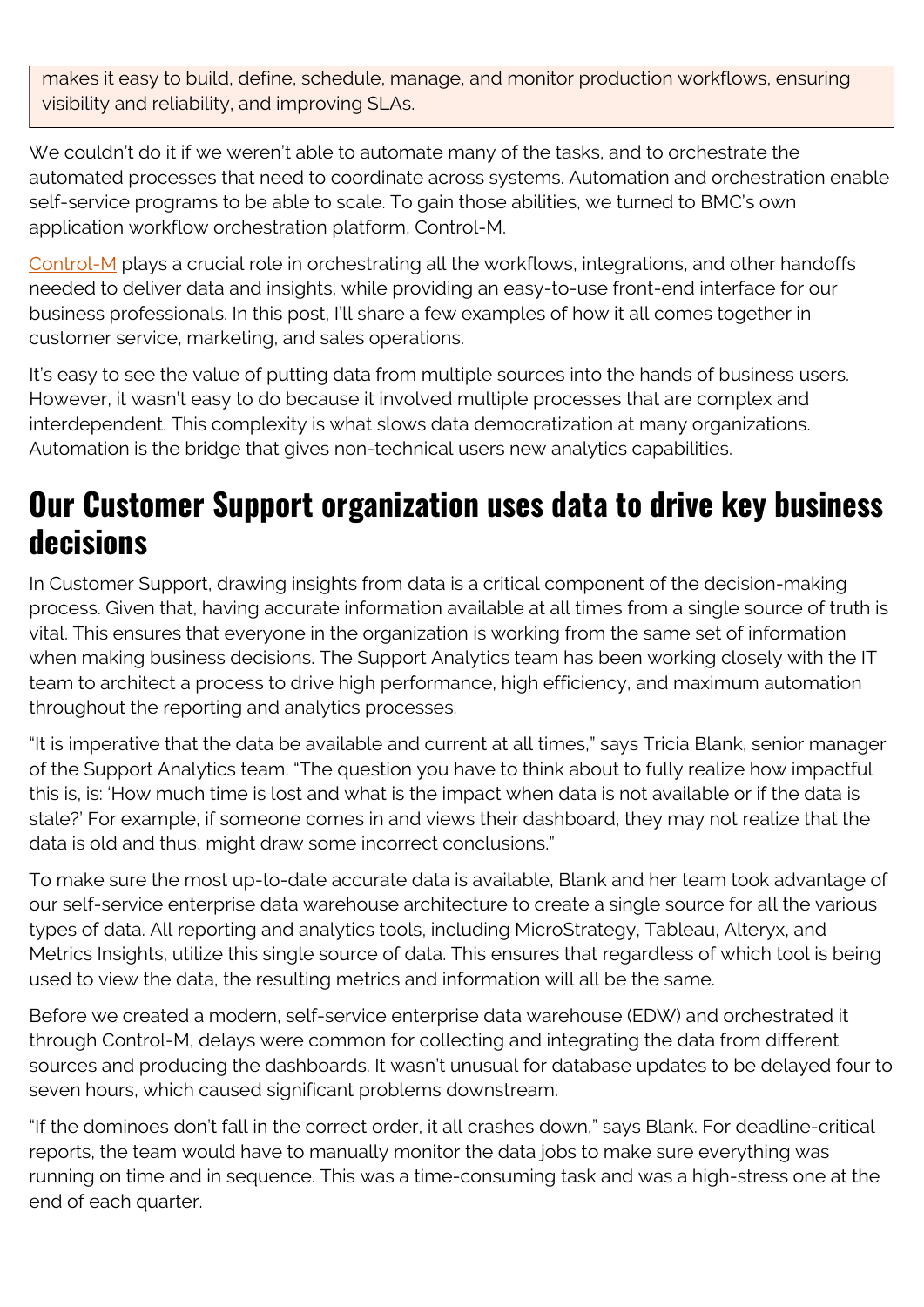To automate processes, Blank and her team used Control-M to automate all the data transfers, workflows, notifications, and many other jobs needed to produce daily dashboards and reports.

"Our goal is to ensure that the Customer Support organization has the information it needs to make key business decisions, both now and as the needs of the business change," says Blank. "Utilizing the self-service enterprise data warehouse as well as Control-M has allowed us to do that in a very efficient way."

### **Marketing gets more creative with data**

Marketing produces and consumes a lot of data, for performance monitoring, email campaigns, lead and pipeline tracking, and more. Its essential data sources include Eloqua, Salesforce, and Adobe files. Marketing produces a lot of dashboards, and also outputs data and reports using MicroStrategy, Alteryx, and Tableau. It is another department that makes extensive use of Control-M without necessarily knowing it because of all that goes on behind the scenes.

Historically it was difficult for marketing to integrate its various data sources to produce the insights and reports it wanted. Getting a complete view of a customer or a campaign involved going to multiple sources and bringing the various data points together in an ad hoc way. A frequent problem was that a needed component, such as an Adobe file with web analytics data, wasn't ready when it was needed to produce a dashboard. That can quickly lead to a lot of processes being delayed. The situation illustrates the value of process orchestration.

We were able to prevent such problems for our marketing operations. Now, all the back-end data loads, integrations, and jobs run in the background through automation built with Control-M.

When you integrate data for a dashboard or other use cases, you need to make sure the data sources you're integrating are available. Strategically, we don't want business units involved in ingestion. They shouldn't be up at night wondering "Did the data load?" We've set it up for them so Control-M does the data loads automatically, in addition to running the jobs in sequence to produce the needed output. Our marketing staff doesn't have to do any heavy lifting with the data, so they've been able to concentrate on using it in new ways. For example, we've gained visibility into the customer journey so we can better see connections between sales and marketing activities. In turn, that helps our salespeople know what questions to ask customers.

"The automation and self-service have really shortened our data-to-impact time. Now we focus on the right things sooner," says Carlos Umana, a BMC senior manager of marketing business operations.

So far, we've been able to meet all the new dashboard and visualization requests because Control-M can orchestrate multiple processes—marketing professionals now create their own custom reports and dashboards.

"While access to data is powerful, the ability to leverage that data in a self-service manner and provide insights to our stakeholders is what defines success for our team and for BMC," says Doug Piper, senior manager of marketing programs. "The ease of use and immediate access drives increased productivity, allowing our team to spend more time thinking strategically and less time working through extensive, manual data manipulation. Currently, we're using the data in our dashboards to focus on ensuring quality and progression of marketing-sourced leads, working closely with Sales to ensure we're aligned on maximizing results."